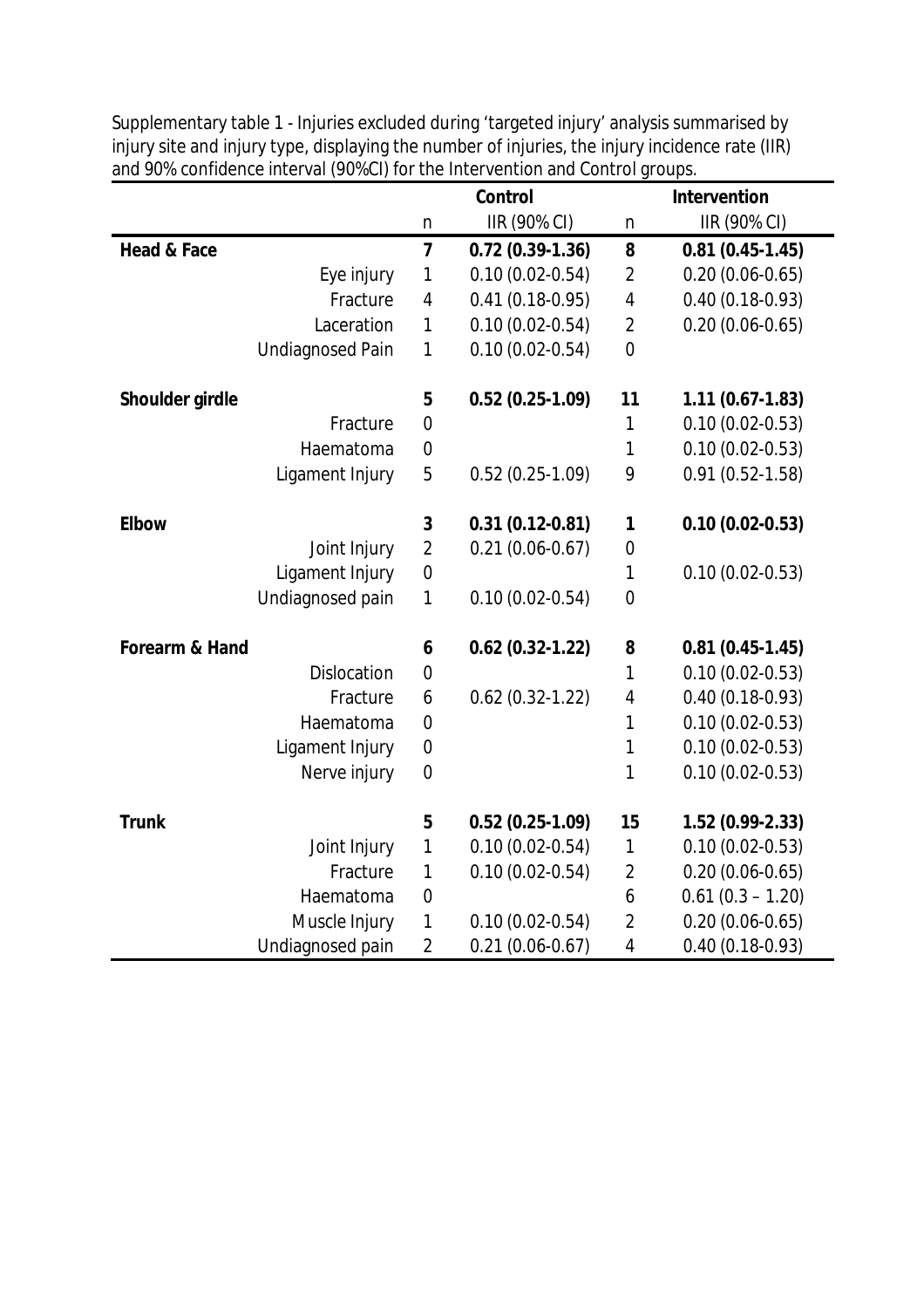|                   |                         |                | <b>Control</b>      |                         | <b>Intervention</b> |
|-------------------|-------------------------|----------------|---------------------|-------------------------|---------------------|
|                   |                         | n              | IIR (90% CI)        | n                       | IIR (90% CI)        |
| <b>Upper leg</b>  |                         | 4              | $0.41(0.18-0.95)$   | $\overline{\mathbf{4}}$ | $0.40(0.18-0.93)$   |
|                   | Haematoma               | 3              | $0.31(0.12 - 0.81)$ | 3                       | $0.30(0.12-0.79)$   |
|                   | Undiagnosed pain        | 1              | $0.10(0.02 - 0.54)$ | 1                       | $0.10(0.02 - 0.53)$ |
| <b>Knee</b>       |                         | 4              | $0.41(0.18-0.95)$   | 9                       | $0.91(0.52-1.58)$   |
|                   | Fracture                | $\mathbf 0$    |                     | $\overline{2}$          | $0.20(0.06 - 0.65)$ |
|                   | Haematoma               | $\overline{2}$ | $0.21(0.06-0.67)$   | 3                       | $0.30(0.12-0.79)$   |
|                   | Laceration              | $\mathbf 0$    |                     | 1                       | $0.10(0.02 - 0.53)$ |
|                   | <b>Undiagnosed Pain</b> | $\overline{2}$ | $0.21(0.06 - 0.67)$ | 3                       | $0.30(0.12-0.79)$   |
| Lower-leg         |                         | $\overline{2}$ | $0.21(0.06-0.67)$   | 1                       | $0.10(0.02-0.53)$   |
|                   | Fracture                | 1              | $0.1(0.02 - 0.54)$  | 1                       | $0.10(0.02 - 0.53)$ |
|                   | Haematoma               | 1              | $0.1(0.02 - 0.54)$  | $\overline{0}$          |                     |
| <b>Ankle/Foot</b> |                         | 1              | $0.10(0.02 - 0.54)$ | $\mathbf{3}$            | $0.30(0.12-0.79)$   |
|                   | Fracture                | $\mathbf 0$    |                     | $\overline{2}$          | $0.20(0.06 - 0.65)$ |
|                   | Laceration              | 1              | $0.10(0.02 - 0.54)$ | $\mathbf 0$             |                     |
|                   | Undiagnosed pain        | $\mathbf 0$    |                     | 1                       | $0.10(0.02 - 0.53)$ |

Supplementary table 1 (continued) - Injuries excluded during 'targeted injury' analysis summarised by injury site and injury type, displaying the number of injuries, the injury incidence rate (IIR) and 90% confidence interval (90%CI) for the Intervention and Control groups.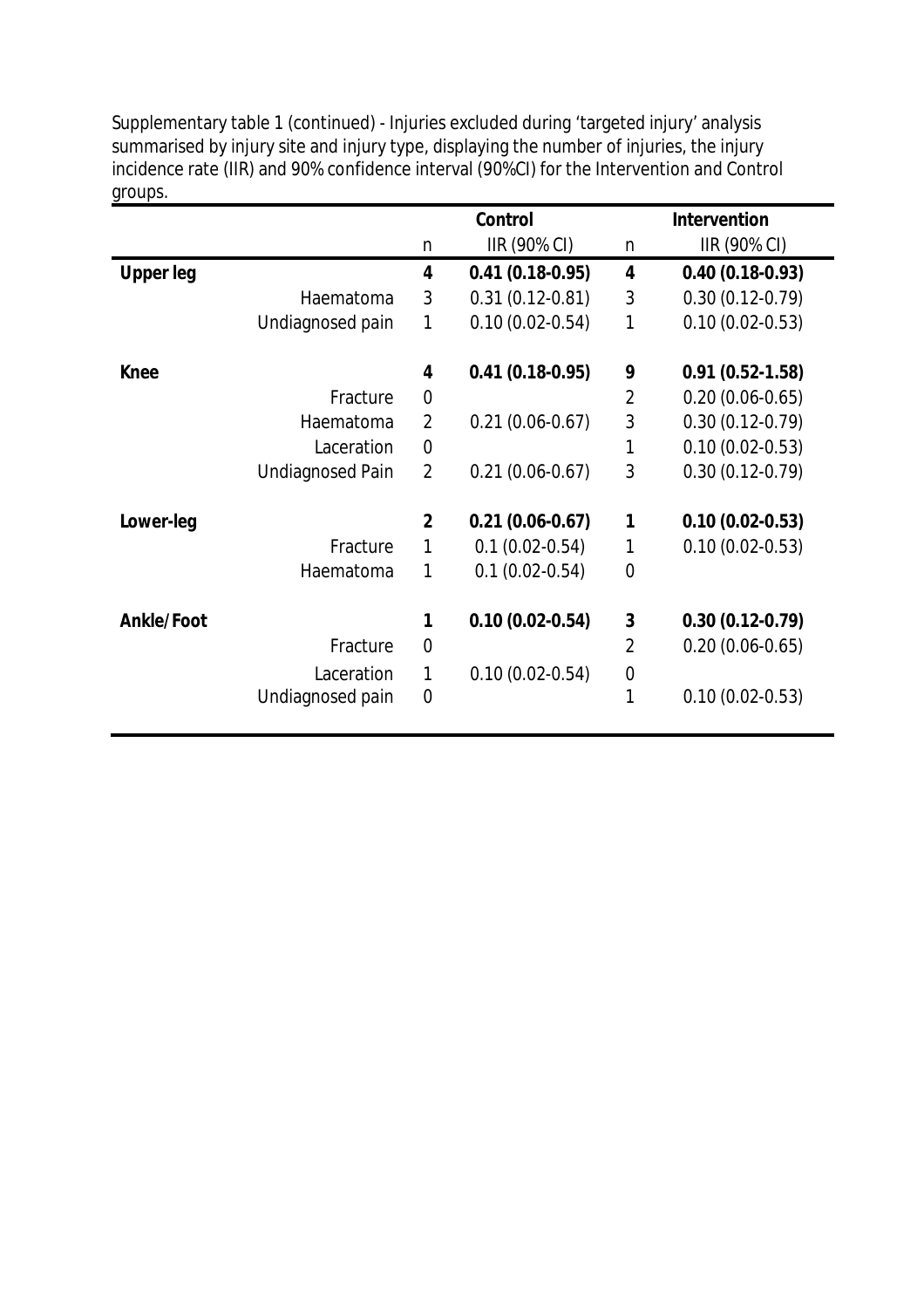Supplementary table 2 – Injuries included during 'targeted injury' analysis summarised by injury site and injury type, displaying the number of injuries, the injury incidence rate (IIR) and 90% confidence interval (90%CI) for the Intervention and Control groups.

|                        |                | Control              |                         | Intervention        |
|------------------------|----------------|----------------------|-------------------------|---------------------|
|                        | $\mathsf{n}$   | IIR (90% CI)         | $\mathsf{n}$            | IIR (90% CI)        |
| Foot & Ankle           | 14             | $1.45(0.93 - 2.26)$  | $\overline{7}$          | $0.71(0.38 - 1.33)$ |
| Dislocation            | $\mathbf{1}$   | $0.10(0.02 - 0.54)$  | 0                       |                     |
| Ligament Injury        | 13             | $1.35(0.85 - 2.13)$  | $\overline{7}$          | $0.71(0.38 - 1.32)$ |
| <b>Upper-leg</b>       | 10             | $1.04(0.62 - 1.76)$  | 11                      | $1.11(0.67 - 1.83)$ |
| Muscle / tendon injury | 10             | $1.04(0.61 - 1.75)$  | 11                      | $1.11(0.67 - 1.83)$ |
| <b>Knee</b>            | 20             | $2.07(1.43 - 3.00)$  | 11                      | $1.11(0.67 - 1.83)$ |
| Cartilage              | $\overline{4}$ | $0.41(0.18 - 0.95)$  | 3                       | $0.30(0.12 - 0.79)$ |
| Dislocation            | $\overline{2}$ | $0.21(0.06 - 0.67)$  | $\overline{0}$          |                     |
| Joint Injury           | $\overline{2}$ | $0.21(0.06 - 0.67)$  | 1                       | $0.10(0.02 - 0.53)$ |
| Ligament Injury        | 12             | $1.24(0.77 - 2.01)$  | 6                       | $0.61(0.31 - 1.19)$ |
| Muscle / tendon Injury | $\mathbf 0$    |                      | 1                       | $0.10(0.02 - 0.53)$ |
| Lower-leg              | 4              | $0.41(0.18 - 0.94)$  | $\overline{\mathbf{4}}$ | $0.40(0.17 - 0.92)$ |
| Ligament Injury        | 1              | $0.10(0.02 - 0.54)$  | $\overline{0}$          |                     |
| Muscle /tendon injury  | $\overline{2}$ | $0.21(0.06 - 0.67)$  | $\overline{4}$          | $0.40(0.18 - 0.93)$ |
| Nerve injury           | $\mathbf{1}$   | $0.10(0.02 - 0.54)$  | $\overline{0}$          |                     |
| GHJT* & Upper Arm      | 11             | $1.13(0.69 - 1.86)$  | 17                      | $1.72(1.15 - 2.57)$ |
| <b>Dislocation</b>     | 4              | $0.41(0.18 - 0.95)$  | $\mathbf{1}$            | $0.10(0.02 - 0.53)$ |
| Muscle / tendon Injury | 5              | $0.52(0.25 - 1.09)$  | 15                      | $1.52(0.99 - 2.33)$ |
| Shoulder jar/joint     | $\mathbf{1}$   | $0.10(0.02 - 0.54)$  | 0                       |                     |
| Nerve injury           | $\mathbf{1}$   | $0.10(0.02 - 0.54)$  | $\mathbf{1}$            | $0.10(0.02 - 0.53)$ |
| <b>Head &amp; Neck</b> | 35             | $3.62$ (2.73 - 4.79) | 12                      | $1.21(0.75 - 1.95)$ |
| Ligament injury        | $\mathbf{1}$   | $0.10(0.02 - 0.54)$  | $\overline{0}$          |                     |
| Concussion             | 33             | $3.42(2.56 - 4.56)$  | 12                      | $1.21(0.75 - 1.96)$ |
| Nerve injury           | $\mathbf{1}$   | $0.10(0.02 - 0.54)$  | $\boldsymbol{0}$        |                     |

\*GHJT, Glenohumeral Joint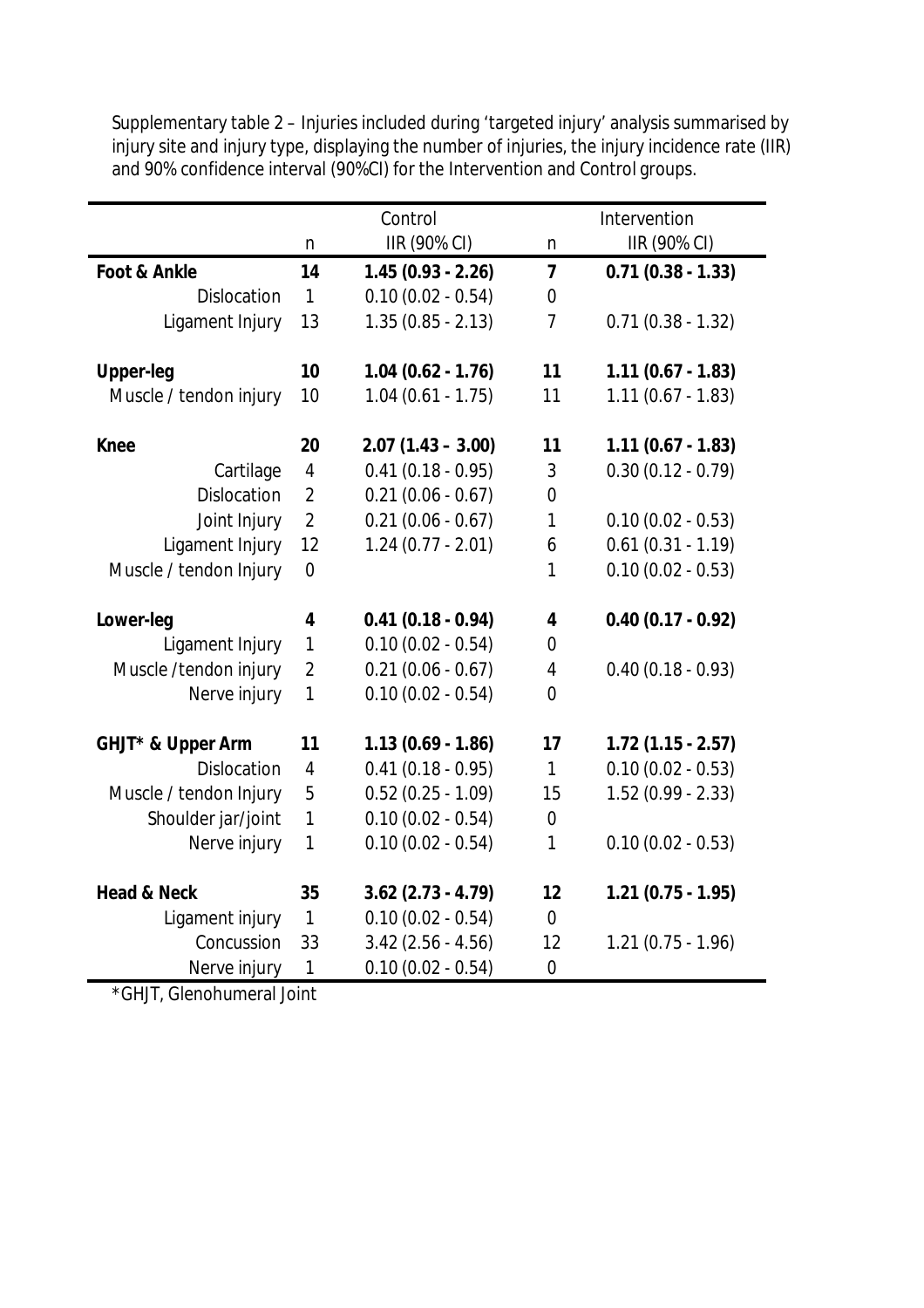**Supplementary table 3 - A sample phase of the intervention exercise programme. In this case, Phase 3 of the adult men's community rugby programme.**

|                         | Exercise                                             |                                                                                                                                                                                                                                                                                  | Repetition/duration                  |
|-------------------------|------------------------------------------------------|----------------------------------------------------------------------------------------------------------------------------------------------------------------------------------------------------------------------------------------------------------------------------------|--------------------------------------|
| Part 1<br>(~10 minutes) | Small sided<br>games                                 | For the first 5 to 10 minutes of training, while players arrive, use small sided games to promote<br>player movement, helping raise body temperature and act as a pulse raise exercise. Groups<br>should be no larger than 6 per side.                                           | 5 - 10 minutes                       |
|                         | Snake runs<br>with back skip                         | In a 15m channel that's about 5m wide, players run a snaked course forwards and then perform<br>a backward skip to return, while facing forwards throughout. Perform the first repetition slowly<br>(30% effort) building to a high-moderate pace (70%) by the third repetition. | 3 x 15m                              |
|                         |                                                      |                                                                                                                                                                                                                                                                                  |                                      |
| Part 2<br>(7 minutes)   | Lunge and<br>reach                                   | In a 15m channel: Players lunge forwards reaching arm up and above their heads. Stretch<br>through the groin of the rear leg. Rear knee should not touch the ground and front knee should<br>track over the front foot, maintaining the torso in an upright position.            | 2x15m                                |
|                         | Heel to toe<br>walk with<br>knee hug                 | In a 15m channel: Players walk out emphasising heel contact by pulling the toes up toward their<br>shins. Players step through into a calf raise which is held for 2 seconds while they pull the lead<br>leg up into their chest.                                                | 2 x 15m                              |
|                         | Single leg<br>balance with<br>eyes closed            | Players stand on a single leg and balance. The free leg must not touch the ground or make<br>contact with the stance leg. Players close their eyes and aim to balance for 30 seconds.                                                                                            | 1 x 30 seconds on<br>each leg        |
|                         | Isometric<br>shoulder<br>abduction                   | In pairs, one player holds their arms ~10degrees away from the body. This player tries to raise<br>their arms to the side (80% effort) while the partner resists all arm movement.                                                                                               | 2 x 15 second<br>efforts each player |
|                         | <b>Isometric</b><br>shoulder<br>external<br>rotation | In pains, one player bends their elbows keeping the elbows by their sides. The player tries to<br>externally rotate their arms (80% effort) while the partner resists all movement.                                                                                              | 2 x 15 second<br>efforts each player |
|                         | Bent hip<br>Nordic curl                              | In pairs, both players kneel on the ground. In a high kneeling position one player bends at the<br>hip about 30 degrees while the partner holds their ankles securely. Maintaining a rigid torso the<br>first player leans forward controlling their descent to the ground.      | 1 x 8 each player                    |